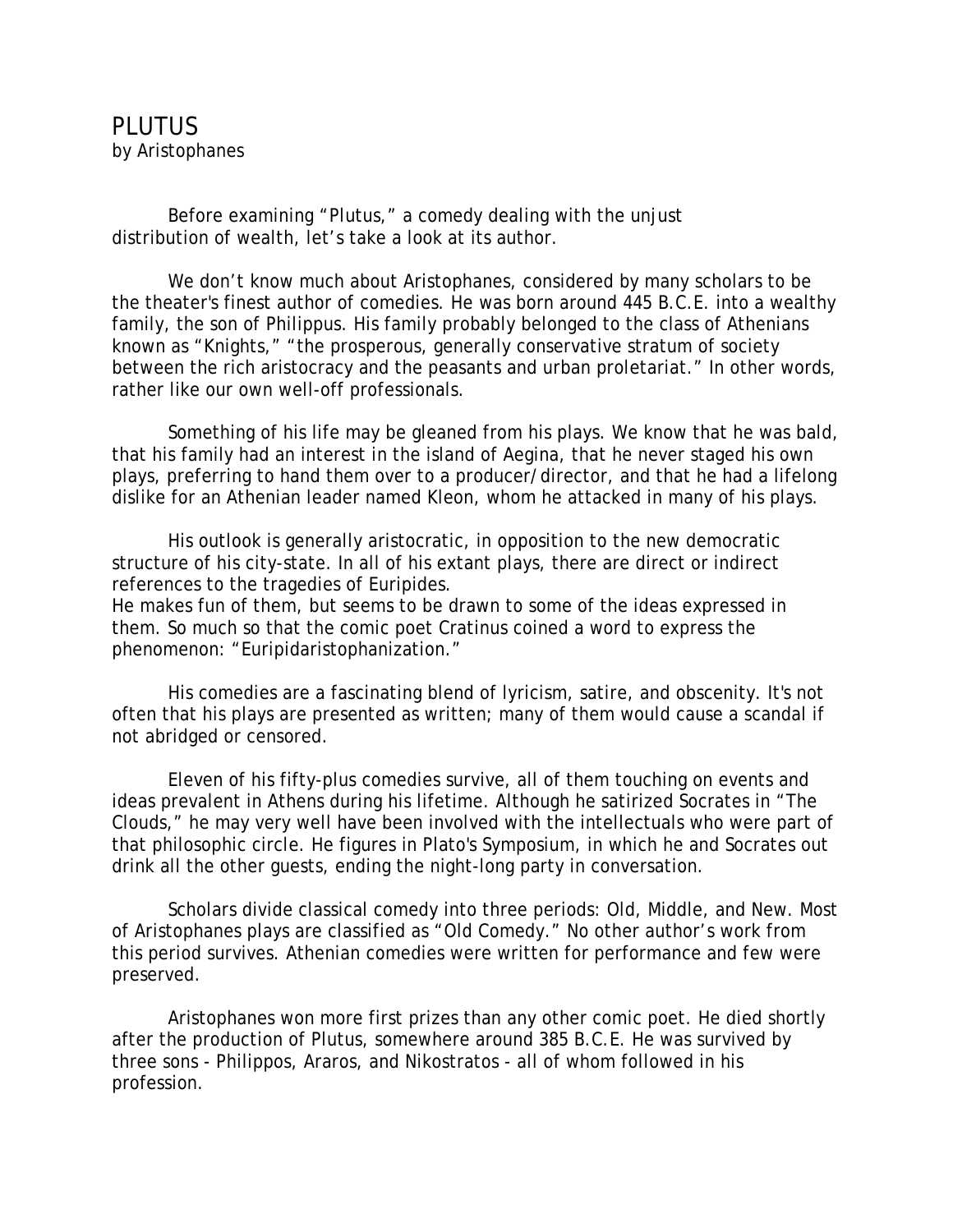Most of Aristophanes' comedies dealt with the ongoing (and ultimately, losing) war with Sparta. He ridicules Athenian generals and conjures up outlandish means of obtaining peace.

 After Athens lost the war in 404 B.C.E., Aristophanes' plays lost some of their bite. He began to write comedies which deal, not so much with politics, as with the human condition. These include "Ecclesiazusae" (a satire in which the poet imagines that women have taken over the government and "Plutus."

## **Plutus**

 "Plutus" is strikingly different from all which preceded it. Some commentators consider it an example of a new genre, Middle Comedy, of which it is the only example. It was to be followed by New Comedy, exemplified by the humorous, romantic writing of Meander. Again, we have only one example of New Comedy, "The Diskolos," although fragments of others are being turned up in Egyptian cemeteries (Papyrus scrolls were used for wrapping mummies of ordinary citizens).

 In "Plutus," Aristophanes does not attack an individual or specific situation, but rather offers a travesty of myth which can be widely understood. His premise is that good men are afflicted with poverty because Plutus (Wealth) is blind.

 When his blindness is miraculously cured, the improvement this brings about obviously will be quickly undercut by human greed and ambition.

 Because of its easily understood theme and action, "Plutus" was one of Aristophanes' most widely read plays.

 Instead of written choral interludes between scenes, the text simply indicates a place for them. It shares this characteristic with New Comedy and may mark the beginning of such a tradition.

## The Plot

 The blind god Plutus is groping his way along an Athenian street, followed by Chremylus and his slave, Cario. When Cario asks why they are trailing this apparent beggar, his master informs him that the Oracle at Delphi told him to follow the first man he met if he wished to be wealthy.

 When they finally accost Plutus, they learn his identity. Plutus pleads to be let go, claiming that, once men know who he is, they imprison him. Chremylus swears that he is not that sort of fellow and to prove it, he will find a means of curing the god's blindness so that he can give his wealth to deserving men.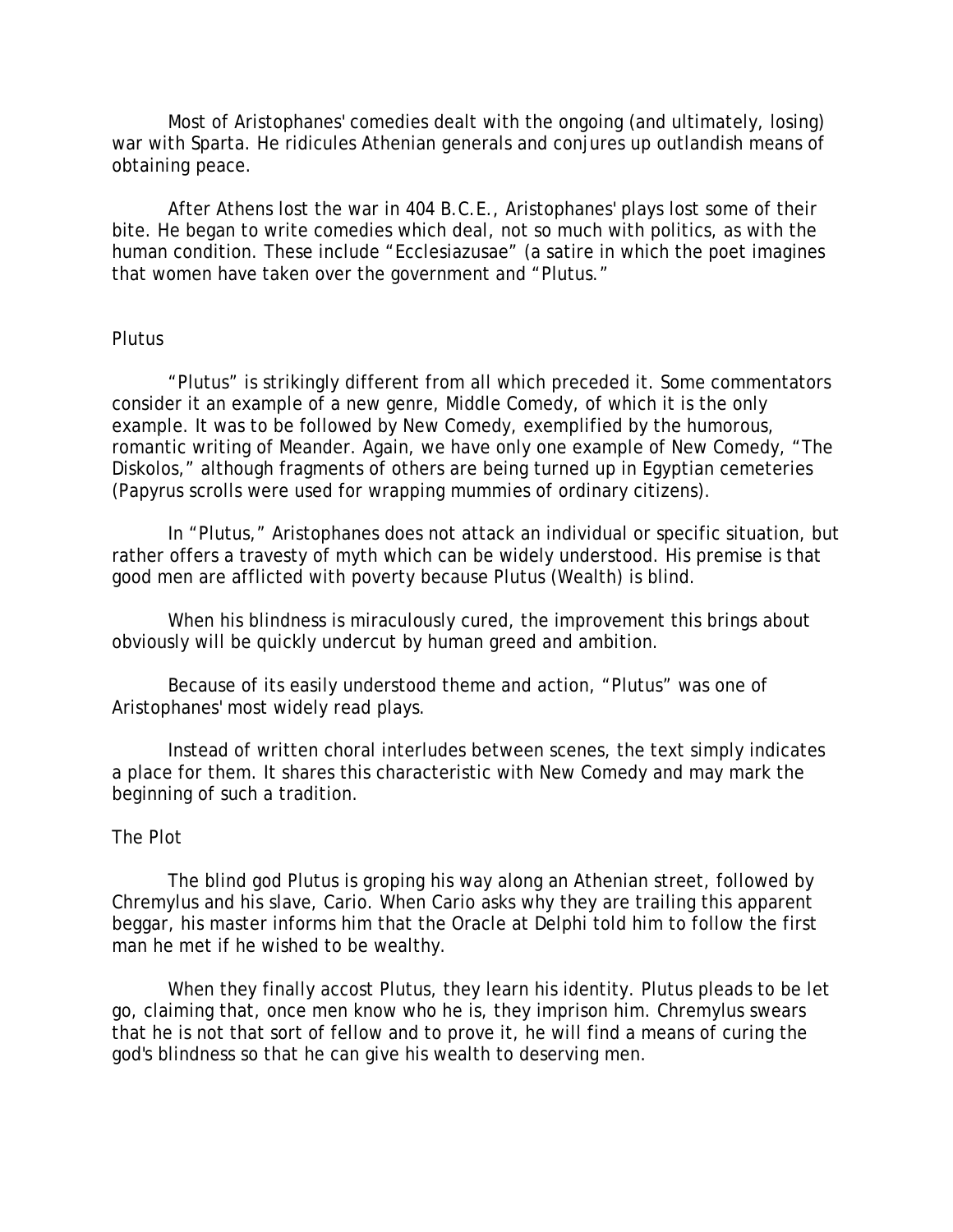A chorus of poor, but deserving men enter, excited by the prospect of finally receiving their just rewards in life. A shady character, Blepsidemus, discovers that Chremylus is newly rich and plots to be cut in on his friend's good fortune. He bids farewell to Lady Poverty, who is distressed to learn that she will be losing the company of honest men and will soon be served by formerly-rich scoundrels. In the Genesius Guild version, she sings of her unhappiness:

> A goddess is usually golden; A goddess is oftentimes rich But I am attired in tatters; Immortality can be a bitch Philosophers pray to Athena; Aphrodite attracts the love-sick The circle of my admirers Is bankrupt and derelict. If you aspire to Olympus, If you'd like to reside in the air; Just remember to get it in writing Or they'll stick you with folks on welfare.

 At this point, the guild's version of the plot wanders off into a series of plots by various suspect persons and groups, out to secure the blessings of wealth by any means. These are portrayed in a variety of songs and routines of a vaudevillian nature.

 As an example. here is a brief sketch that appears in the script when various unsavory types are making a pitch for money from Plutus. This one is a thinlydisguised Donald Rumsfeld, Secretary of Defense at the time.

The concluding song is to the tune of "My Way."

| Crummy:         | Plutus, in the name of Athens' quest for world domination, I<br>request a major grant for our Operation "Enduring Oil." |
|-----------------|-------------------------------------------------------------------------------------------------------------------------|
| Plutus:         | You expect me to invest in war?                                                                                         |
| Crummy:<br>like | Wel-I-I, that's your word. We don't think of it as war; more                                                            |
|                 | a very emphatic way to make people real peaceful.                                                                       |
| Plutus:         | How much will it cost?                                                                                                  |
| Crummy:         | Sorry. That's classified information.                                                                                   |
| Plutus:         | Classified? How will I know how much to give?                                                                           |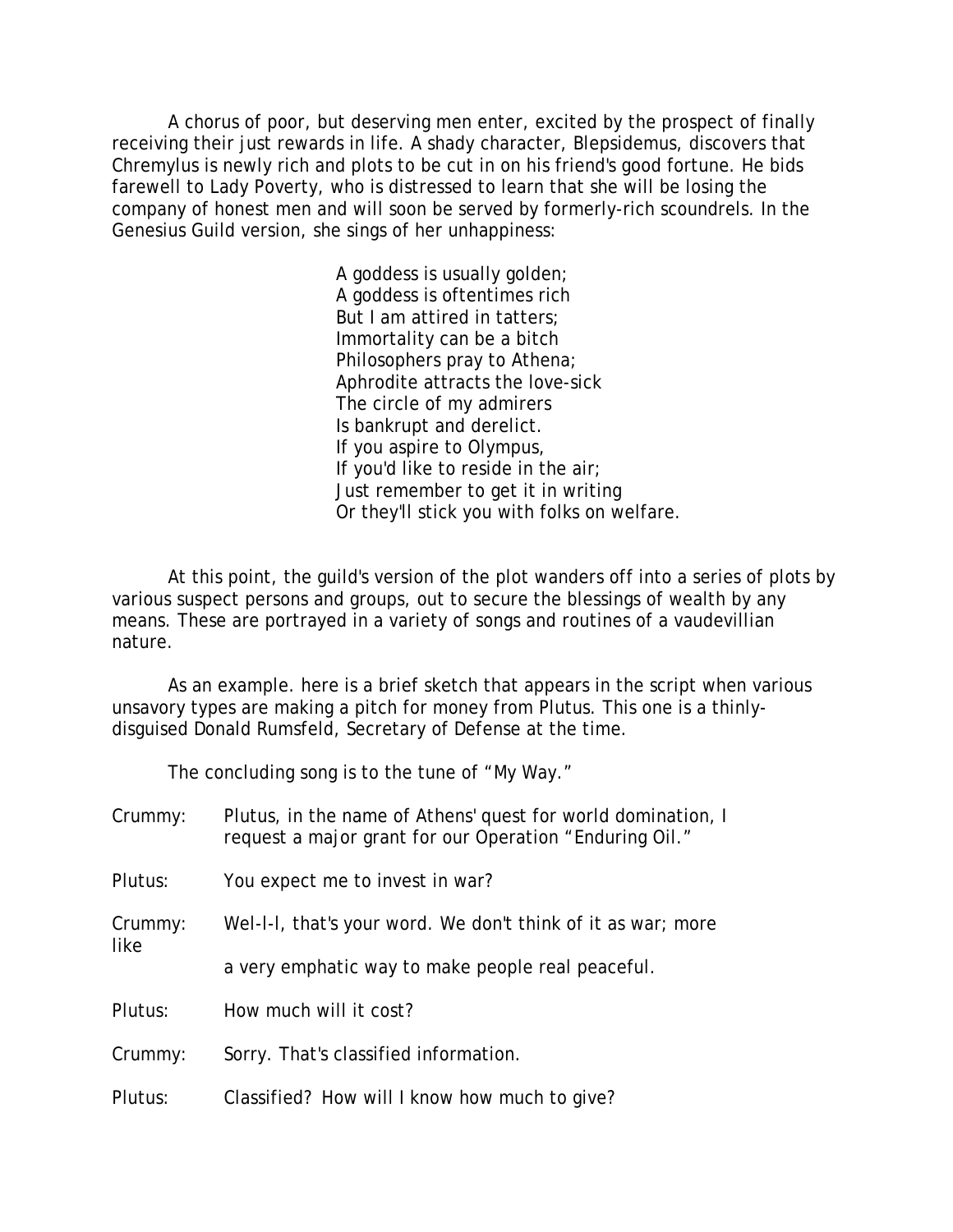Crummy: I'll let you know later. We don't want the enemy to find out how much he's worth.

Plutus: Who is the enemy?

Crummy: We're working on that. Got a lot of options. My personal favorite is France.

- Plutus: But war is a waste of money. How can you justify such an outrageous request for spilling blood?
- Crummy: Well, it's not my blood. Besides, I have a radical, new approach to mankind's favorite sport.

 And now, the press is here And so I face a lot of questions. Well, folks I'll say it clear: My kind of war is not aggression. I don't use many troops I much prefer to use the flyway With lots of planes and bombs I do it my way.

 Regrets? Don't make me laugh. Just stop and use your senses. I do what I want to do And never count the consequences. I plan a simple war And get it done by Friday. I never raise a sweat; I do it my way.

 Yes, there were times you'd criticize And try to cut me down to size. And when you caught me in a lie I quickly blamed some other guy But FOX TV came to my aid And told it my way.

 I know you all suspect That there are marbles I am losing. To think I could be wrong Is really quite amusing.